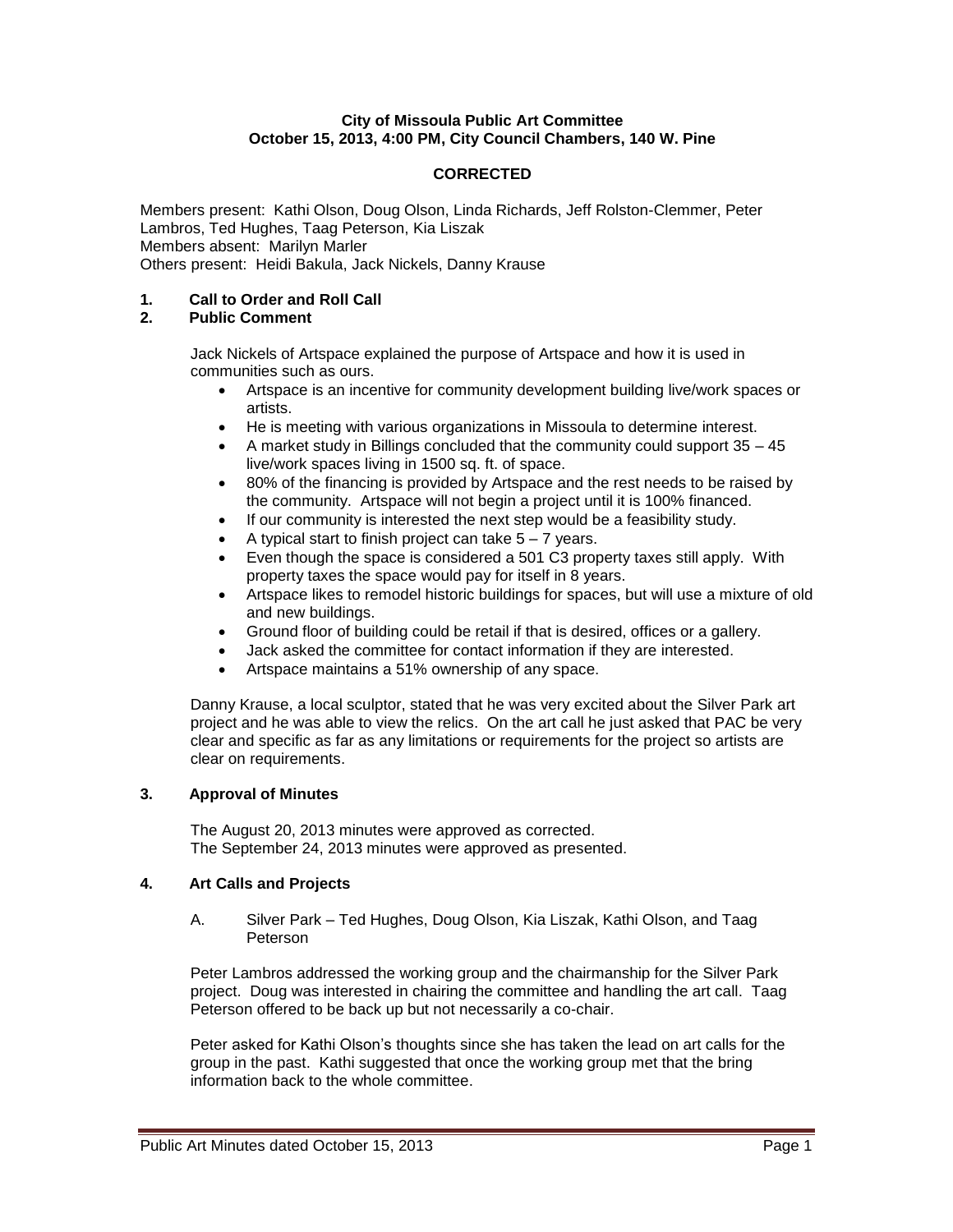Peter stated that Doug Olson would be the chairman and Taag would support him. Peter asked that he be included on any significant correspondence so he knows the status.

Doug gave an update on Silver Park. Ted Hughes and Kathi are working on the art call as far as writing and design. Doug offered that he would like to pick another meeting date to approve the art call as a working group and visit the site to discuss locations for the art and different possible types of art.

Peter asked that Kathi and Ted issue the art call with an \$18,000 limit and any other necessary caveats in case outside funding is not found.

Kia Liszak explained that the Silver Foundation was having a board meeting to discuss funding and the committee would soon know about additional funding.

Kathi added that the working group was looking at three potential art calls - the amphitheater, art call with relics, and then a third location for something besides the relics.

Doug added that he was having a meeting with Kerry to discuss the pavilion. The Silver family was interested in a contemporary art call. Then if there is more funding available, the relics, and a third piece of art possibly.

Kathi gave a general timeline: The art call could go out January 2014, and if so, artists would be given a month to submit proposals, once narrowed down the artists would get a month to create a model and then the committee would make the final picks. Doug said that Kerry and one other person from the foundation would be on the working group, plus the contractor Kevin Mytty.

B. Traffic Signal Boxes (TSB) – Kathi Olson, Linda Richards, Jeff Rolston-Clemmer

The new TSB art call will go out in February or March of 2014. There is also a possibility of getting some extra grant money to install additional boxes.

C. Park Place

It was agreed that a portion of the sculpture be further polished, a new contract was executed and the sculpture was near completion.

D. Pineview Park – Linda Richards, Kathi Olson, Jeff Rolston-Clemmer, Ted Hughes

There were limited funds (\$5600) for this project and the hope was for a mural on the hockey shed or maintenance shed. Some people in the neighborhood were attempting to raise more funds for the project. One thought was to approach the Washington Corporation or the Silver family. A pre-made art piece was being considered. Kathi will send out the draft art call for the committee to comment on since the neighborhood had requested an art call.

Kia suggested a community mural project. Peter added that if additional funding was not found by the end of the year they should wait and try again in the spring. Could also reach out to the neighborhood and see if they would like a pre-made piece versus a commissioned piece.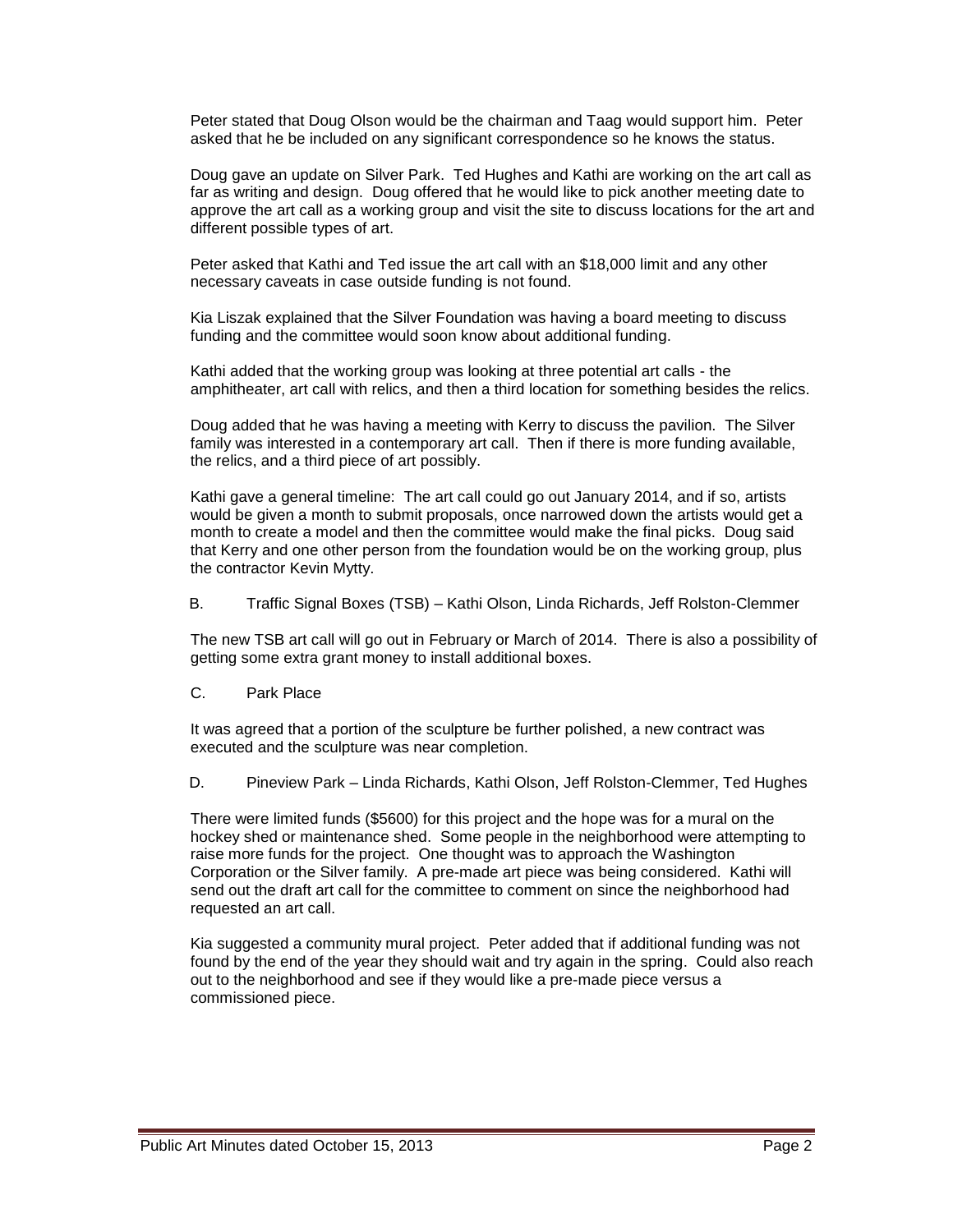# **5. Reports**

A. Protocol - Peter Lambros, Doug Olson, Kathi Olson, Marilyn Marler [History](http://missoula.siretechnologies.com/sirepub/item.aspx?itemid=13926)

Peter stated that the committee should look at what the committee already knows in working with the community and other artists, share any wisdom they have and come up with ways to set goals and move forward with establishing protocol.

B. Budget – Kathi Olson, Marilyn Marler, Doug Olson, Ted Hughes [History](http://missoula.siretechnologies.com/sirepub/item.aspx?itemid=13927)

Peter asked the Budget Working Group to look at what was needed on an annual basis for a reserve for preservation and maintenance of pieces. Once that was known then the working group would know better about any excess. They could spend money to make money and get the public more involved with the program.

C. Long Range Planning **[History](http://missoula.siretechnologies.com/sirepub/item.aspx?itemid=13928)** History

Peter suggested that if they presented the budget properly as city leaders or as other committees do PAC may be able to request city funding. The ordinance speaks to financial support from the city. They need a better structure in order to approach the city.

D. Staffing – Linda Richards, Kia Liszak, Jeff Rolston-Clemmer [History](http://missoula.siretechnologies.com/sirepub/item.aspx?itemid=13929)

Some ideas discussed were to look at programs at the university to find an intern or volunteer such as the public administration program, the art department, the social work program, or the school of business. This person's focus would be to investigate grants, write them and administer the grant program.

Kia offered to work with an intern on grant writing.

Linda Richards had some ideas for an intern and will work on an action plan.

E. Public Art Guide – Kathi Olson, Ted Hughes, Linda Richards [History](http://missoula.siretechnologies.com/sirepub/item.aspx?itemid=13930)

The committee is interested in keeping the Public Art Guide and from January to May Kathi will work with the Missoulian on putting the guide together. She asked the committee to be on the lookout for pieces in public spaces around town.

**6. Outreach and Relationships** – Did not have a chance to discuss this item.

A. Discuss MPAC Website Content for Artists

### **7. Miscellaneous and Ongoing Business**

A. Bridge Lighting

Peter asked for feedback from the other committee members. He also added that he had a conflict of interest since his uncle is spearheading the effort. He asked Kathi to act as chair as more discussion takes place in the community.

The idea was well received with the committee. It was nice that the discussion included safety, they were looking at ways to conserve energy with the project, and public feedback was encouraged. It would be good to endorse the project although it may not necessarily be a public art project. The Dark Skies ordinance in Missoula made a project such as this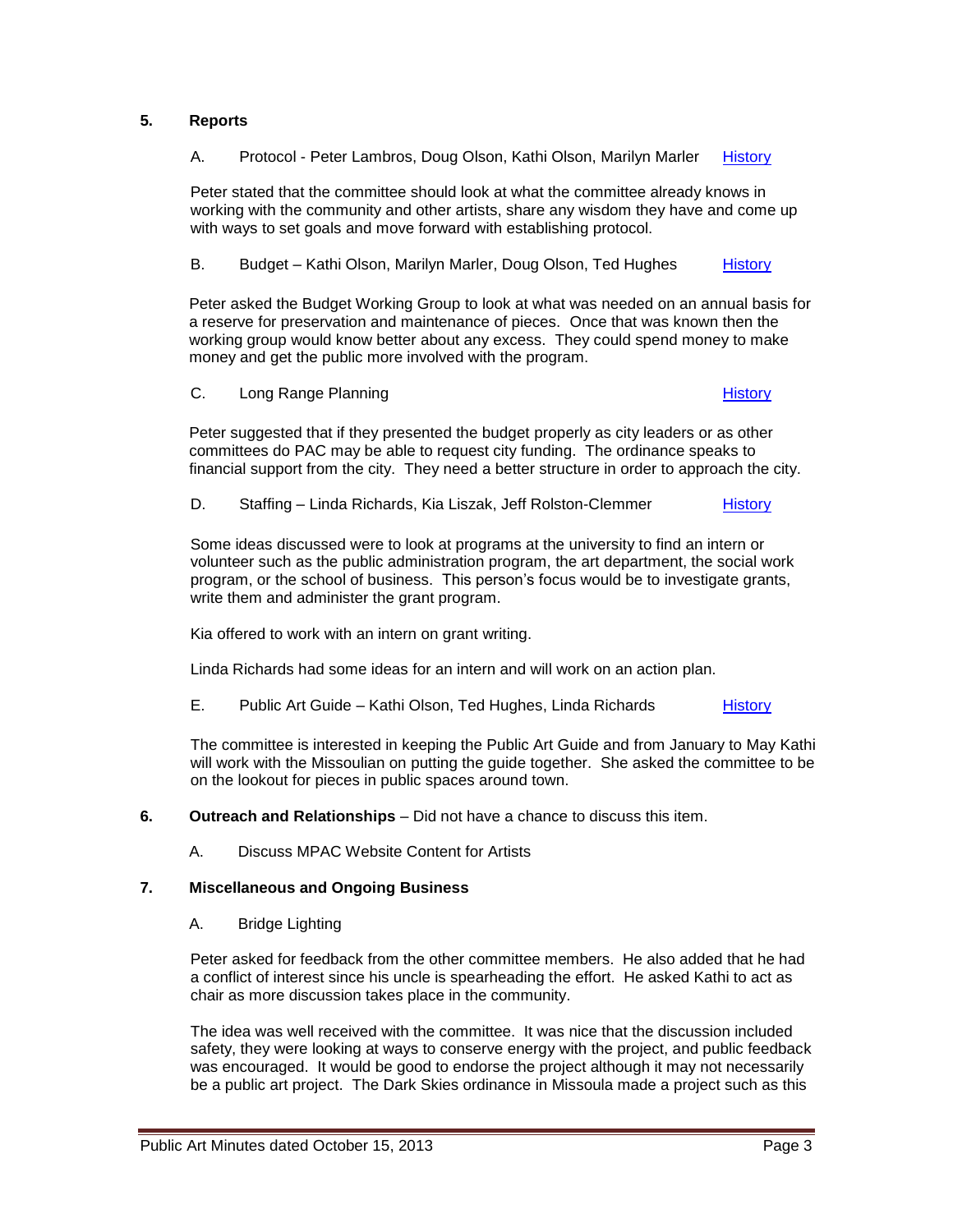less flexible. It would be a good idea to view the lights to see if they projected warm or cool lighting.

### **Taag Peterson made a motion to endorse the project as an effort and provide a letter of support from the Public Art Committee. Ted Hughes seconded the motion. The motion carried with Peter Lambros and Doug Olson abstaining.**

Ted will craft the letter for the group.

- B. Orientation for New Committee Members
- C. Donating Art to Splash
- D. Wayfinding

## **8. Announcements, News and Upcoming Events**

A. Grant Opportunity for Review: [http://www.grants.gov/web/grants/view](http://www.grants.gov/web/grants/view-opportunity.html?oppld=243605)[opportunity.html?oppld=243605](http://www.grants.gov/web/grants/view-opportunity.html?oppld=243605)

Peter forwarded the grant information to the committee for possible consideration. Linda reviewed the requirements and the committee would have to prove in the application the anticipated long term results for livability in using the grant money. The response is due by February 2014.

Kia said she has experience with NEA grants. They were very ambitious to write, lots of requirements, and are very competitive. However the committee had plenty of time to work on it.

Kathi added that the grant requires that the committee work with Development Services.

### **9. Comments from Board Members**

There was a City Council meeting recently held to honor Joan Jonkel and Dana Boussard and pay tribute to their service on the Public Art Committee.

Peter spoke with Laura Millin of the Missoula Art museum. The museum was working on the Portland Loo and making some aesthetic judgments regarding the art park. She requested Jeff Rolston-Clemmer help out due to his architectural background. Jeff will bring back information to the committee on the status of the project.

Doug asked if Peter wanted to continue to be Chair of the Public Art Committee, did he want this position long term. If so Doug asked the committee if they wanted to have a motion on the issue.

Peter stated he did not know if he was the right person long term but he offered to stay on another six months and the committee could reevaluate then. After a little prodding he agreed to be Chair until June 30, 2014 since that is when the current fiscal year ends and that is what the bylaws require.

Peter asked about a possible Vice Chairperson. Taag thought the committee should wait until its next meeting to decide.

**A motion was made by Doug Olson to approve Peter Lambros as Chair until June 30, 2014. Kathi Olson seconded the motion. The motion carried unanimously.**